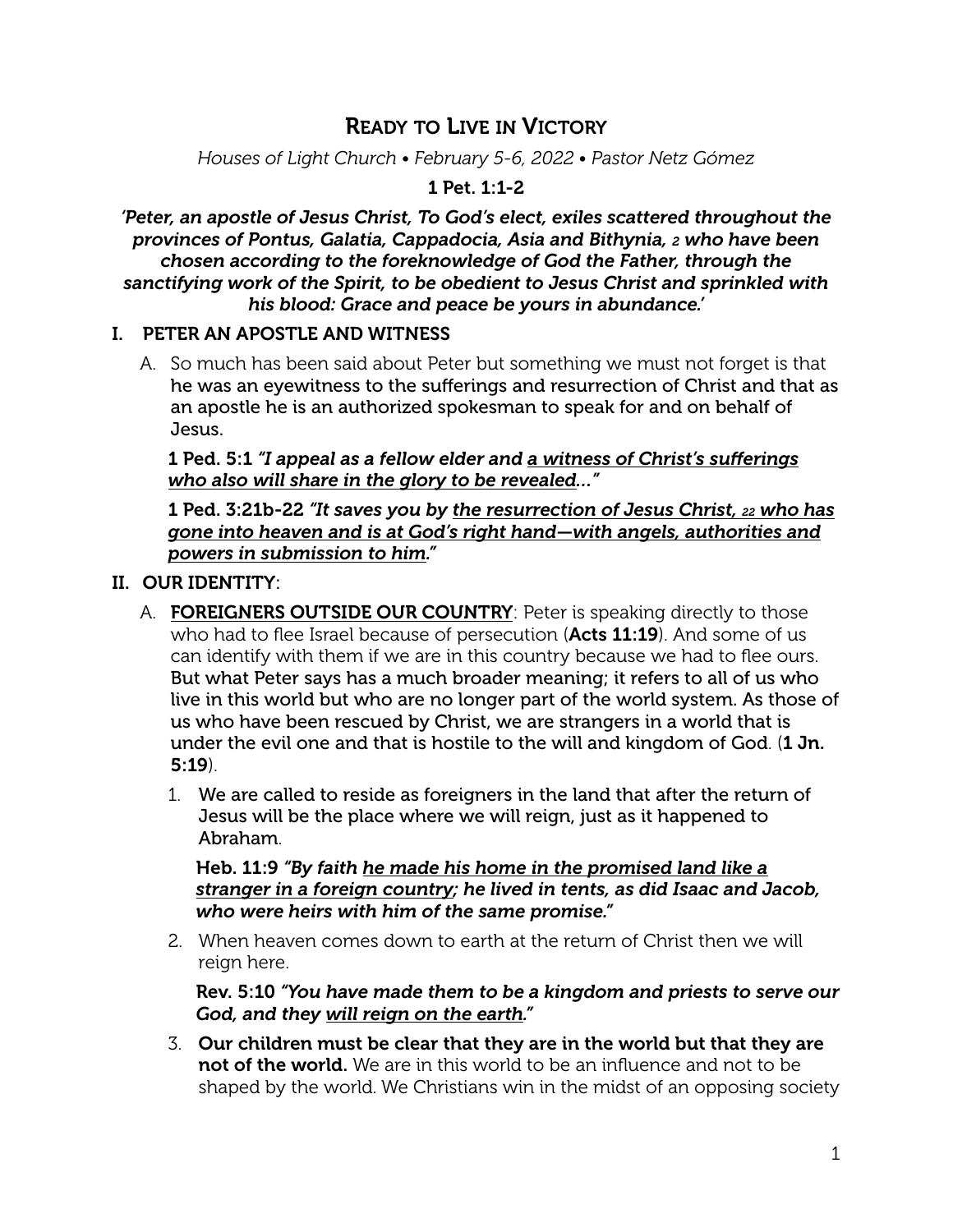being prepared to suffer because our values are opposed to the current of the prince of this world.

Jn. 17:15-16 *"My prayer is not that you take them out of the world but that you protect them from the evil one. 16 They are not of the world, even as I am not of it."*

4. *"Pontus, Galatia, Cappadocia, Asia and Bithynia"* If Jesus wrote to the churches in seven cities, Peter wrote to the believers in five cities, all of them also in present-day Turkey..

# III. CHOSEN

- A. Although these Christians had been scattered outside their homeland to the provinces mentioned at the same time they were chosen according to God's foreknowledge; that is to say that even circumstances such as persecution and living in a place where you do not belong, which is difficult; they cannot change who we are to God or the decision He made to choose us. In general, we tend to allow situations to make us lose sight of our identity in Christ.
- B. We have not yet had to live this type of persecution of having to flee to another place because of our faith, but this is a reality that the first century church faced, it can happen to us while the mystery of iniquity continues to grow in the world (2 Thess 2:7). The more we remember who we are in Christ, the better prepared we are to face even the toughest trials without moving from our faith.
- C. *"through the sanctifying work of the Spirit"* What God the Father uses for this election to be effective is the sanctifying work of His Holy Spirit, that is, the Holy Spirit produces a desire for holiness in our lives that is real and leads us to make decisions to continue fighting against sin. The election without that sanctifying work would not be complete because in our carnal nature we cannot adequately respond to this call.
- D. "*to be obedient to Jesus Christ*" The goal and final demonstration that this whole process is real is obedience to Jesus Christ. Sometimes we are content with having good ideas or good intentions, which is correct, but Jesus wants the actions of obedience; works of justice.

### Jn. 15:10 *" If you keep my commands, you will remain in my love, just as I have kept my Father's commands and remain in his love."*

E. *"sprinkled with his blood"* Sprinkling with the blood of Christ' means bringing a person into the sphere of influence of Christ's death, aligning him /her with the One who died. This alignment achieves and graphically expresses the figure, the purification and therefore the appropriation in a new connection with God. This is an allusion to what happened at Mount Sinai.

Ex. 24:6-8 *"Moses took half of the blood and put it in bowls, and the other half he splashed against the altar. 7 Then he took the Book of the Covenant*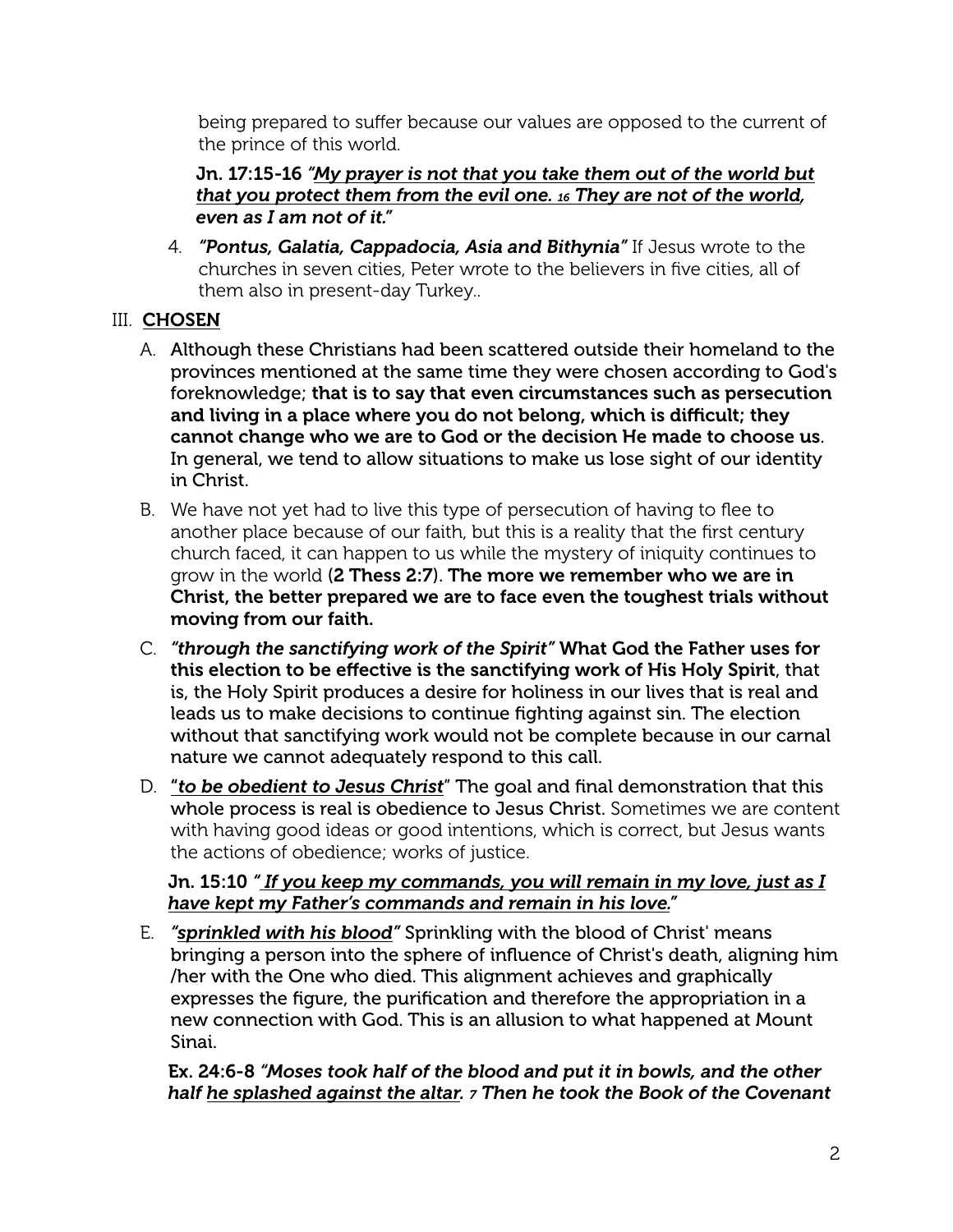*and read it to the people. They responded, "We will do everything the Lord has said; we will obey." 8 Moses then took the blood, sprinkled it on the people and said, "This is the blood of the covenant that the Lord has made with you in accordance with all these words."* 

- 1. Jesus purchased our obedience with His blood. The blood of Jesus is the confirmation of the New Covenant because it is the foundation of the forgiveness of our sins and our introduction to be a kingdom of priests for God.
- 2. Members of the priesthood enjoyed the privilege of mediating between God and the people (Ex. 29:21; Lev. 8:30). Members of the royal line of Israel enjoyed the privilege of ruling under the authority of God. All these benefits also belong to the Christian, whom God "sprinkled with the blood of Jesus Christ", the final sacrifice for our sins. Obedience is our responsibility, and being sprinkled is our privilege. The blood of Christ covers our sins as sinners, cleanses our contamination as impure people, and consecrates our service as priests and kings.
- F. All three members of the Trinity participate in this process: The Father foreknowledge chooses us; the Son rescues us with his Blood so that we obey him and the Holy Spirit sanctifies us so that the process is complete and real.
- IV. GRACE AND PEACE: These two gifts from God are what we need to obey in the midst of trials and they come from God. The theme of grace runs throughout this letter; this word is repeated 9 times and does not speak as much as Paul about the legal work of justification that gives rise to grace but about the practical part that produces.
	- 1. Grace means both God's favor and help. This epistle reveals, above all, that the grace of God is sufficient for all our needs (2 Cor. 12:9). This is not just positive thinking, but real outside help.
	- 2. When God tests our faith, we must remember that we have an adequate source of *"strength"* in God's grace (1 Pet. 5:10).
	- 3. When our faith is shaking, we must remember that we have an adequate source of *"trust"* in God's grace.
	- 4. When our circumstances are difficult, we must remember that we have an adequate source of "conduct" in God's grace, not just "pep talks" (Titus 2:11-12).
	- 5. When we suffer for our integrity, we must remember that we have an adequate source of "character" in God's grace, not just self-effort (1 Pet. 2:19).
	- 6. When we are attacked by the adversary, we must remember that we have an adequate source of *"courage"* in the grace of God. Some need boldness to evangelize, others need it to do other forms of ministry. (Jas.  $4:7$ ).